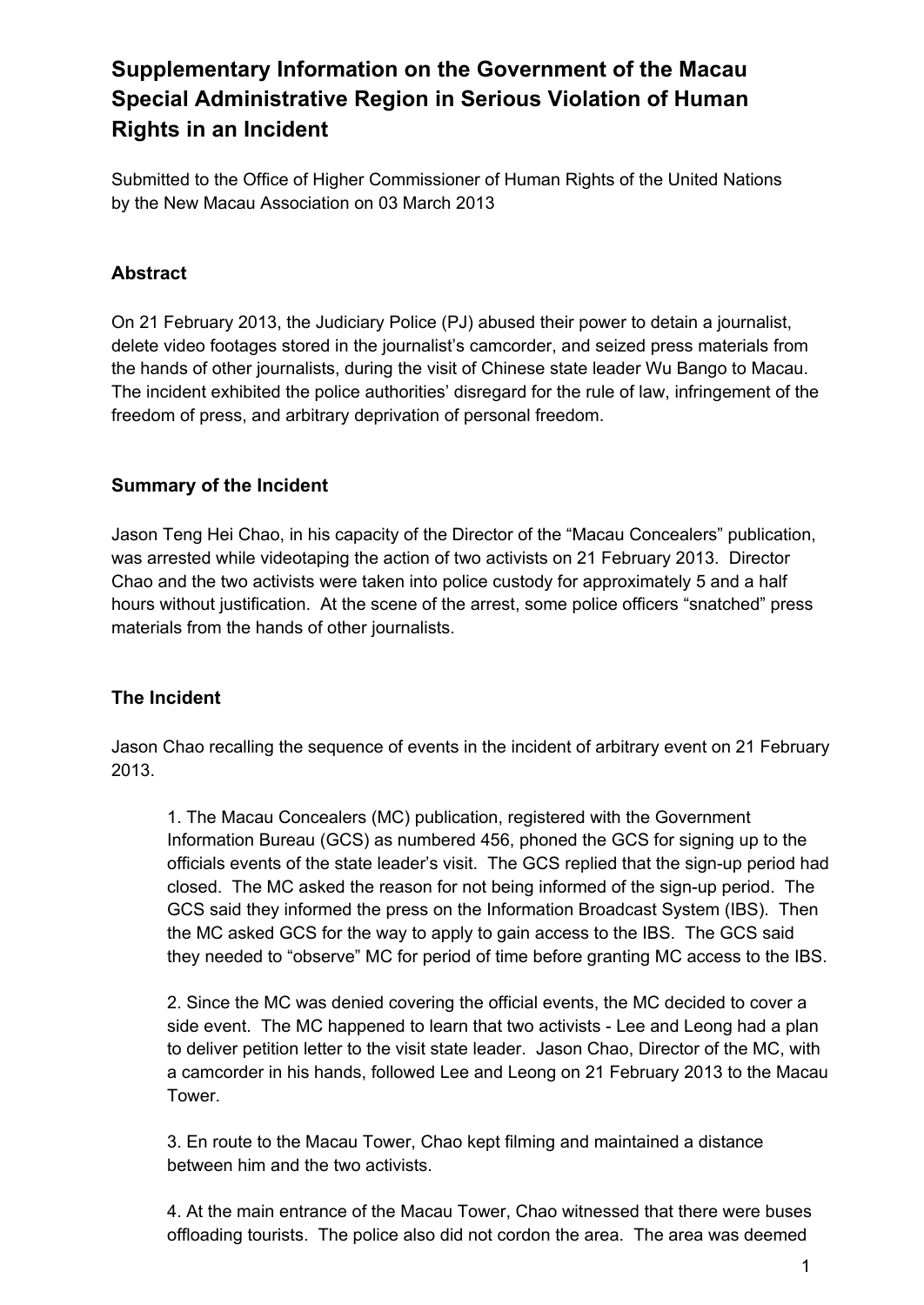an unrestricted public area.

5. While Chao was filming Lee and Leong, a group of unidentified individuals (UI) surrounded Chao and the two activists. An UI ordered Chao to produce his identity document. Chao instantly declared his identity as the Director of the MC and questioned the reason for being disallowed to film in a public area. Chao also cited the "Internal Security Base Law" to ask the UI to show his identity document to prove his identity (as a police officer).

6. An UI produced to Chao the identity document as a PJ officer. After Chao learnt that the UI was a genuine police officer, Chao produced his own identity document.

7. A component (the microphone) of Chao's camcorder was detached from the main body and fell onto the ground, with wires exposed.

8. Chao was pushed onto the ground, levitated and "dragged" to a vehicle.

9. Inside the vehicle, a PJ officer attempted to take the camcorder away from Chao, but without success.

10. After Lee was also seated in the vehicle, the vehicle was driven to the PJ building in Cotai.

11. Chao was asked to hand over his identity document, mobile phone and camcorder to the PJ. Chao made a verbal statement that the camcorder had been damaged and warned the PJ not to further alter or damage the data inside.

12. Chao asked for the reason about his detention. A PJ officer said "you better ask my boss."

13. After being detained for several hours, Chao was sent to the photo-taking room where the PJ took photos of him from various angles. Chao was also asked to show his scars (if any) for photo-taking.

14. Chao was sent to the fingerprint room where his fingerprints and palmprints were captured. Chao cited the "Protection of Personal Data Law" to ask how long would his personal data be preserved. Initially, an officer said "you may write to us to ask that (question) later." Chao insisted the need for an explicit answer, the officer told "the preservation will be permanent."

15. Chao opened the camcorder immediately when he was returned his mobile phone and camcorder. He found that all videos were missing. Chao enquired the officers "have you ever touched the files in the camcorder?" An office reluctantly said "it (the camcorder) has been staying inside the plastic bag. Nobody has touched it."

16. Not long after Chao's release, Leong and Lee were consecutively released.

17. Chao returned to working computer of the MC and connected the camcorder to the computer. The folder structure of the camcorder was found altered. And the videos taken on the day of the incident (21 February 2013) went missing. Chao is trying various data recovery software to recover the deleted files. Unfortunately, no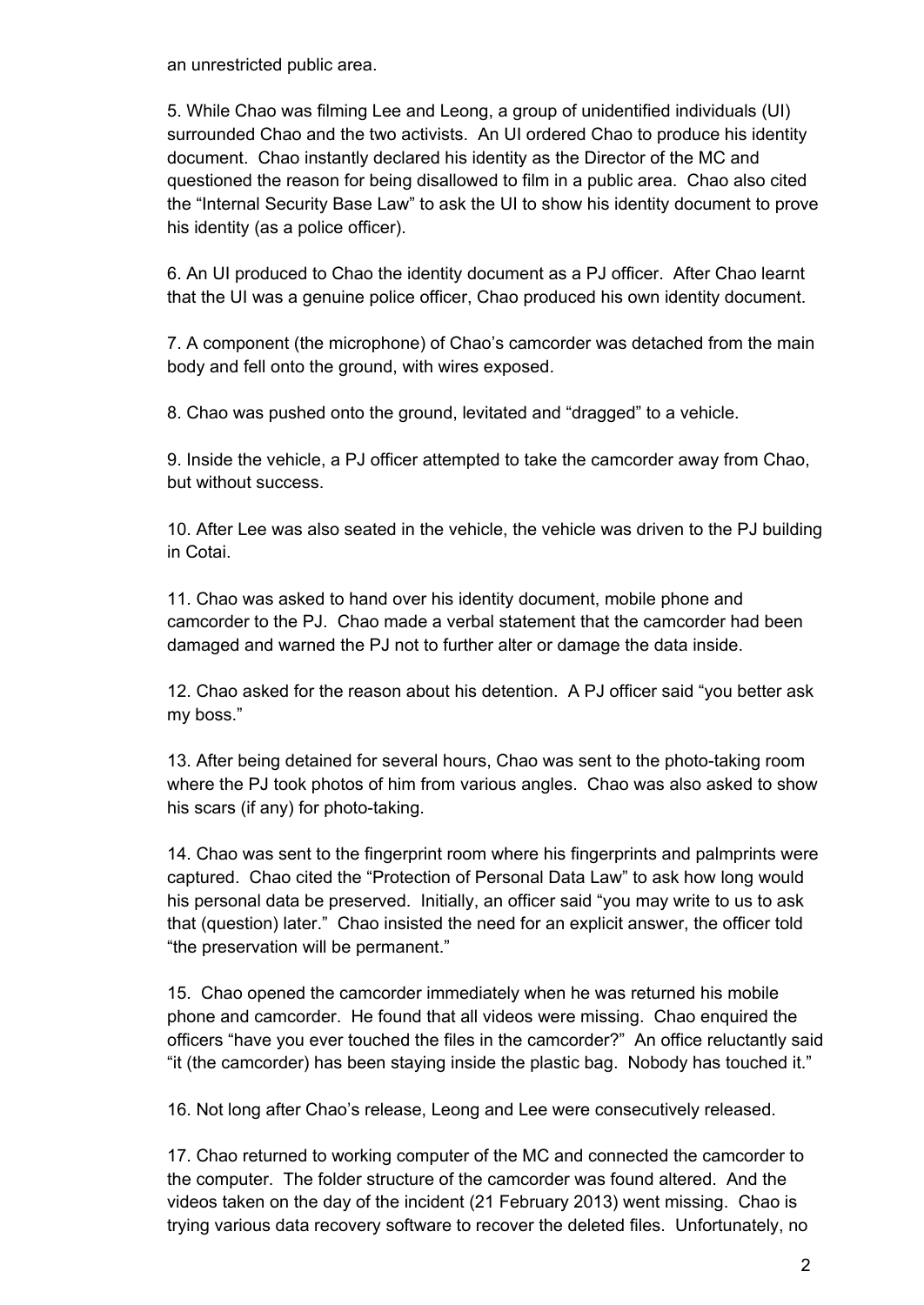# **Allegations made by the New Macau Association against the Judiciary Police and Other Authorities**

On 25 February 2013, the New Macau Association, the Macau Concealers, Legislative Deputy Antonio Kuok Cheong Ng and Legislative Deputy Paul Wai Chi Chan released the following statement.

25 February 2013

In regard to the incident that Jason Chao, Director of the "Macau Concealers" publication (MC), was forcibly taken into the custody of the Judiciary Police (PJ) without just cause on 21 February 2013, the New Macau Association (NMA) is making the following statement:

#### **1. Violation of Freedom of Press**

The PJ has made an impudent infringement of the freedom of press guaranteed by the Basic Law. At the time Jason Chao was surrounded by PJ officers, Chao made it very clear to the officers that he was the director of the Macau Concealers (MC), a publication registered with the Government Information Bureau (GCS) and he was fulfilling his duty of filming (covering) the action of two activists. In turn, in an attempt to stop the recording, one officer, without Chao's consent, pressed the "REC" button of Chao's camcorder in a very "proficient" manner. It indicates that the **police officers may have good knowledge of the layout of camcorder buttons, which supports the possibility that the police officers are well trained to interfere with cameraholding reporters or citizens**.

#### **2. Damage to Intellectual Property**

Chao was required to hand over his mobile phone and camcorder to the PJ after his arrival at the PJ building in Cotai. Chao made a verbal statement that a component of the camcorder had been damaged and warned the PJ not to "touch" the files stored in the camcorder. Despite Chao's warning, videos taken on 21 February 2013 were found removed when the camcorder was turned to Chao at the moment of his release. Nonetheless, the folder structure of the hard drive of the camcorder was also found altered. The NMA employed various brands of data recovery software to recover the files but no attempt has yet been successful. The PJ possesses computer forensic technologies and, unavoidably the by-product, the skills necessary to ensure total destruction of data beyond repair, in NMA's belief. It raises a reasonable doubt that **the PJ has abused its knowledge in computer forensics to permanently delete the video files in the camcorder**.

When the camcorder was returned to Chao, Chao demanded an answer from the PJ officers whether or not the data inside the camcorder had stayed intact. The PJ officers claimed the camcorder had just stored in a plastic bag and no one had touched it. If the PJ chooses to deny the allegation of erasing the files, showing the relevant CCTV footages is necessary to convince the public. Based on Chao's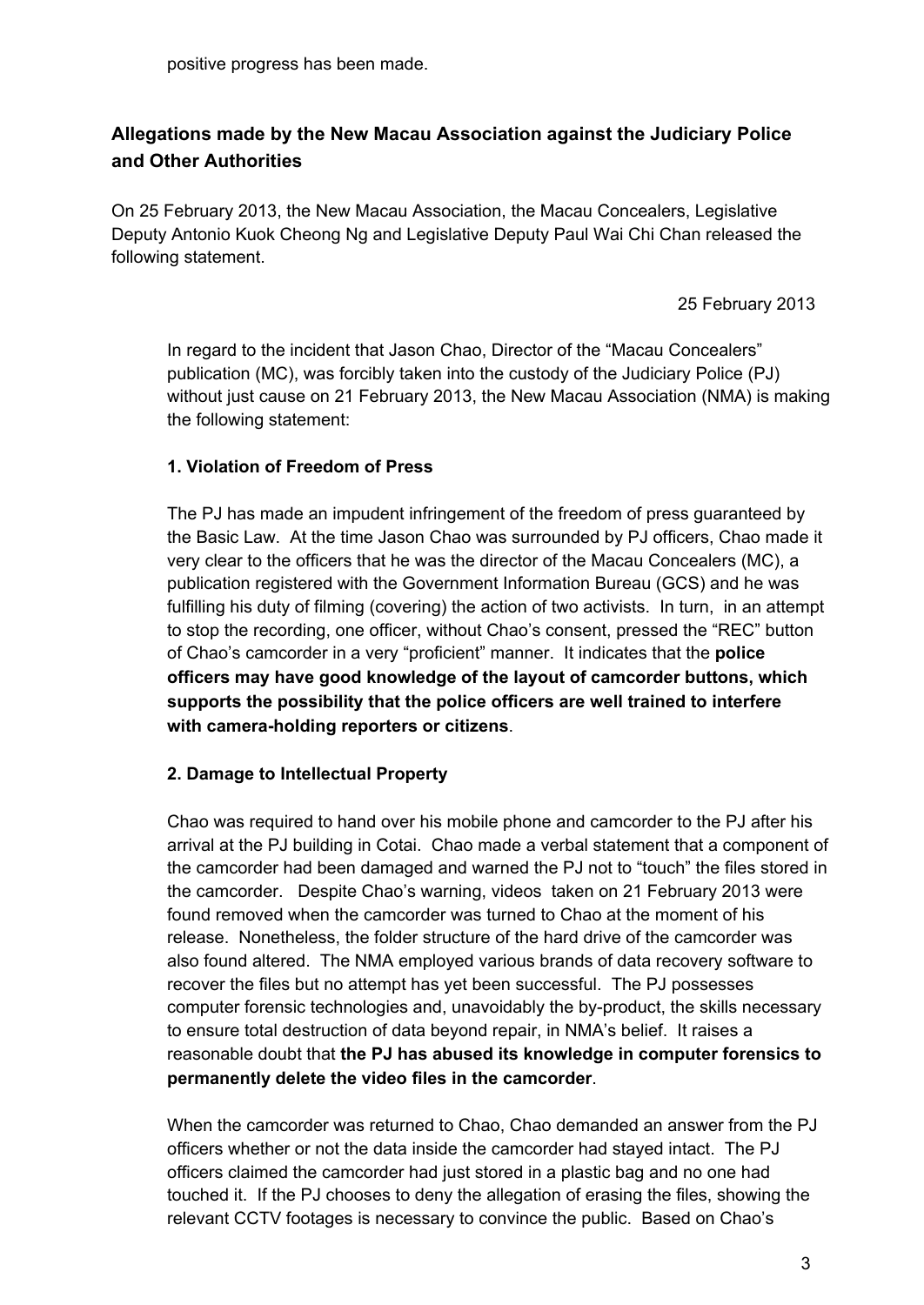observation, enormous CCTV cameras have been installed in the PJ building, which means that the PJ is in possession of the evidence to prove or disprove the saying that "the camcorder data have not been tampered with."

#### **3. Release of False Information**

Roy Choi, Vice Director of the MC, sought assistance from the GCS about Director Chao's detaination. The GCS reverted a response from the PJ to Choi that Chao had been doing "something inconsistent with news reporting". And, at the press conference held by the PJ the next day, the PJ insisted that Chao had "handed out flyers" on the spot of the arrest. In contrary to the fact that Chao was just filming by holding a camcorder while he did not and could not hand out flyers simultaneously. If the PJ insists not to withdraw explicitly the saying of "Chao handing out flyers", without proving it with the footages taken by the PJ officers at the scene, alongside with MC's formal complaint to the prosecutor, the PJ will be the one who jeopardises it own reputation, credibility and integrity.

# **4. Arbitrary Arrest**

Being deprived from the right to and the means of communicating with the outside world, Chao was in solitary confinement in a holding cell while in PJ's custody for approximately 5 hours. Chao demanded the reason (crimes allegedly committed) for being detained. One PJ officer replied "not about a crime". Chao insisted the need for the reason, one PJ officer told "you ought to ask my boss."

This case is beyond doubt an instance of arbitrary arrest a practice prohibited by the "Basic Law" and the "International Covenant on Civil and Political Rights" (ICCPR) ratified in Macau. The government must guarantee to the public the authorities' refrain from the practice of arbitrary arrest and must launch disciplinary procedure against the decision-making officials in the case of Chao's detention.

In addition, despite the lack of connection between Chao and a crime, he was required to be photographed and having his fingerprints and palmprints captured as a suspect or a criminal. The mandatory collection of excessive personal data, in practice, acts as a psychological deterrent against citizen reporters and those who often film or take photos in public places.

# **5. Distortion of Facts by the Government Information Bureau (GCS)**

As early as on 18 February 2013, the MC tried to contact the GCS to register for the official events of the state leader's visit. The GCS replied to the MC that the registration period had closed. The MC then asked why MC had not been informed about the registration period. The GCS claimed that they published the information on the IBS. The MC immediately requested for access to the IBS in a bid to know and register for the events sooner next time. Unexpectedly, the GCS said the MC must be observed for a period of time before granting access to the IBS. The MC immediately questioned GCS for the factors, length of time and the regulation (if any) regarding the so-called "observation." But the GCS has not yet responded to the MC on this issue.

The MC was covering the action of two activists outside of the Macau Tower, not the official event inside (the Convention and Exhibiton Centre of) the Macau Tower, thus